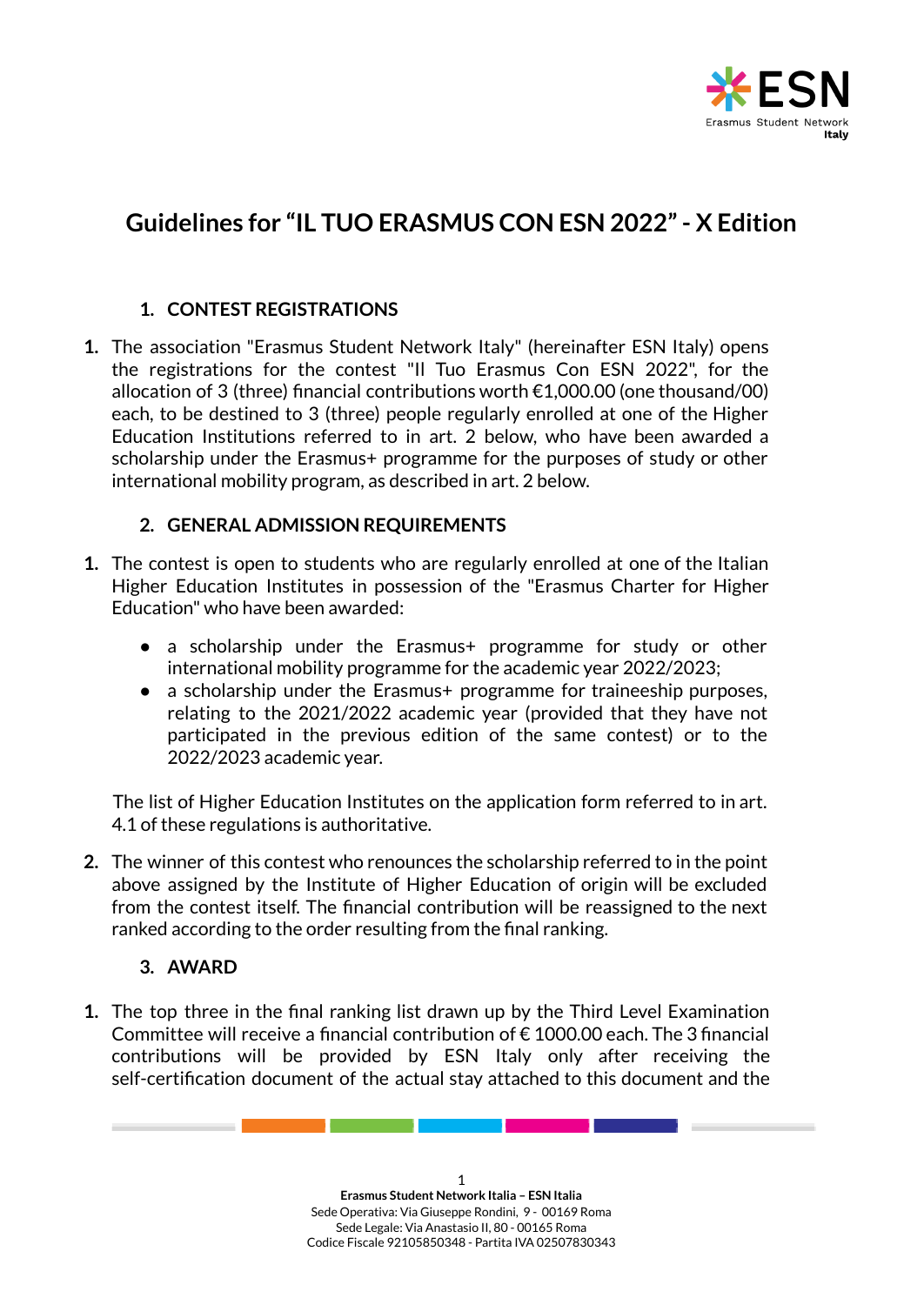

"*Certificate of Arrival*" issued by the host university, within the terms referred to in the following articles 3.2 and 3.3.

- **2.** The winner of this contest, who is awarded Erasmus+ grants for study purposes or other mobility grants for the academic year 2022/2023, may request the payment of the relevant amounts by producing the documentation referred to in Article 3.1 no earlier than ninety days after the beginning of his/her mobility period.
- **3.** The winner of the present contest, who has been awarded Erasmus+ financial grants for traineeship purposes, relating to the academic year 2021/2022 (provided that they have not participated in the previous edition of the same contest) or to the academic year 2022/2023, may request the payment of the relative amounts by producing the documentation referred to in article 3.1 no earlier than sixty days from the beginning of their mobility period and in any case that the same has commenced no later than 31 December 2023.
- **4.** Failure to comply with the requirements set forth in articles 3.2 and 3.3 shall result in the loss of the financial aid. The financial aid shall be reallocated to the next classified person who has not already been assigned one of the grants, according to the order resulting from the final ranking list.
- **5.** This contest follows the regulations set out in article 6 of Presidential Decree 430/2001 as amended.

# **4. CONTEST REGISTRATION AND TERMS**

- **1.** Contest application must be submitted online through the dedicated form, which will be available on the official contest website [\(www.iltuoerasmusconESN.it\)](http://www.iltuoerasmusconesn.it) from Monday 13 June 2022 at 2:00 PM CEST and no later than Monday 27 June 2022 at 11:59 PM CEST. The authenticity of the information provided will be verified during the written test.
- **2.** The above deadlines are intended to be peremptory and essential. The form must necessarily be completed in its entirety, under penalty of exclusion from the contest. Therefore, incomplete applications or applications submitted after the deadlines mentioned above will not be considered valid.
- **3.** The personal data in the application form will be used in accordance with the regulations set forth in Legislative Decree No. 196/03 (Privacy Code) and Regulation 2016/679/EU (G.D.P.R.).

## **5. EXAMINING COMMITTEE**

**1.** Three Examining Committees are established: First Level Committee, Second Level Committee, and Third Level Committee.

and the company of the company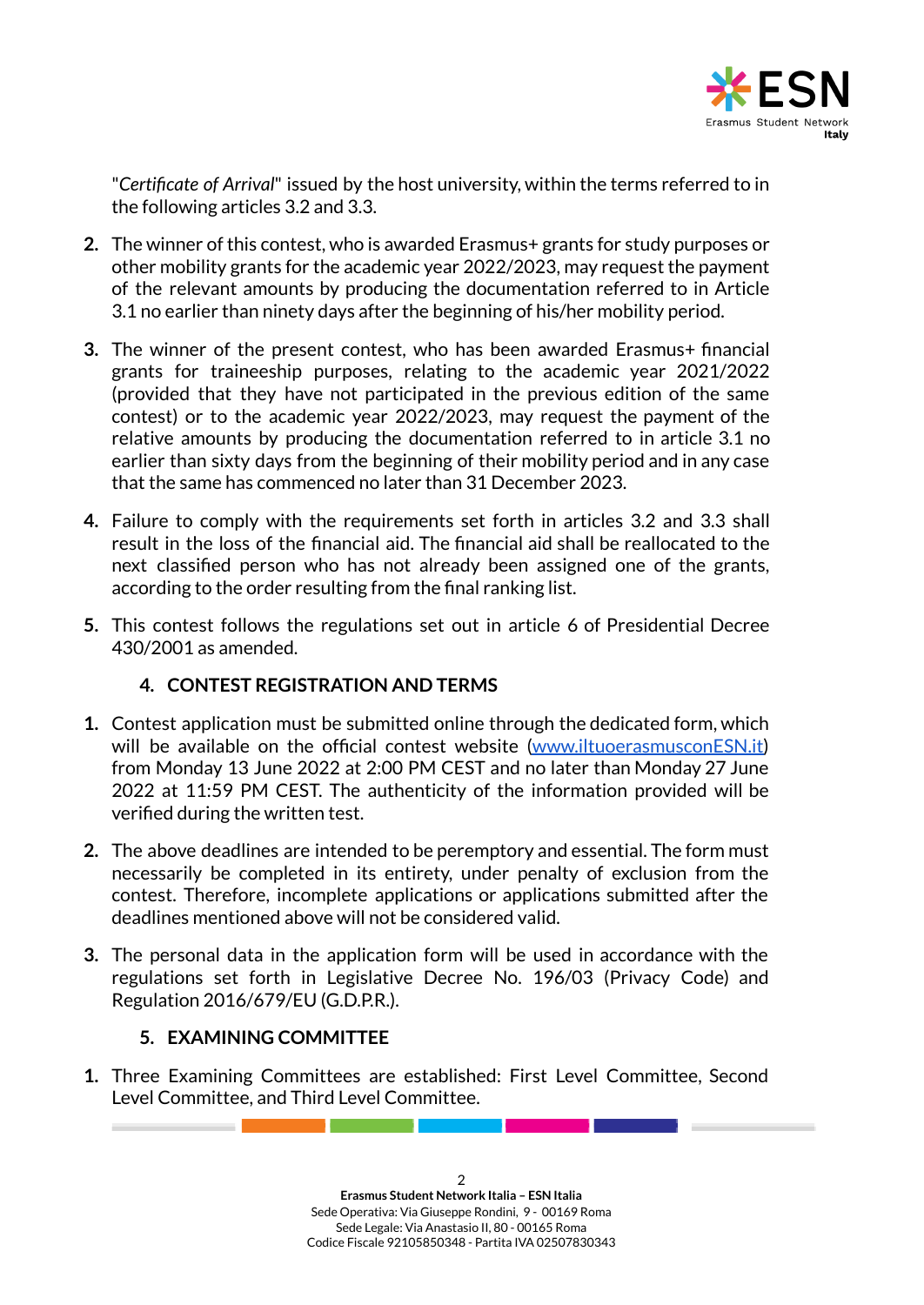

- **2.** A First Level Committee is established in each Local Section of ESN Italy adhering to the contest; it is composed of a minimum of 4 to a maximum of 15 members of the recalled local sections. The selection of the members will be the responsibility of the current Board of each Local Section of ESN Italy. The members of the First Level Committee will be appointed in compliance with the principles of impartiality, independence, and third-party status. A Committee President will be selected among the members. The list of the members of the First Level Committees for the first round of corrections will be available no later than Tuesday 5 July 2022 on the contest official website ([www.iltuoerasmusconESN.it\)](http://www.iltuoerasmusconesn.it).
- **3.** The Second Level Committee shall be composed of a minimum number of seven members with the possibility of nominating a greater number based on the applications received. The members will be appointed by the current National Board of ESN Italy. The members of the Second Level Committee will be nominated in compliance with the principles of impartiality, independence, and third-party status. A Committee President will be selected among the members. The list of members of the Second Level Committee will be available no later than Tuesday 5 July 2022 on the contest official website ([www.iltuoerasmusconESN.it\)](http://www.iltuoerasmusconesn.it).
- **4.** The Third Level Committee shall be composed of ESN Italy's institutional partners or prominent personalities from the world of art, culture and journalism nominated by the ESN Italy National Board. Members of the Third Level Committee will be appointed in compliance with the principles of impartiality, independence, and third-party status. A Committee President will be selected among the members. The list of members of the Third Level Committee will be available no later than Tuesday 5 July 2022 on the contest official website ([www.iltuoerasmusconESN.it\)](http://www.iltuoerasmusconesn.it).
- **5.** The roles of First Level Committee member, Second Level Committee member and Third Level Committee member are mutually incompatible.

## **6. OBJECT OF THE CONTEST**

**1.** Only the candidates who have correctly completed the contest submission procedure will be considered as actual participants in the contest. The subject of the contest will consist in the writing of a literary work in the form of an argumentative text or a short story, on themes related to Europe, the European Union or international student mobility. The outline of the paper will be chosen by the National Board of ESN Italy and will be shared with the participants at the test itself.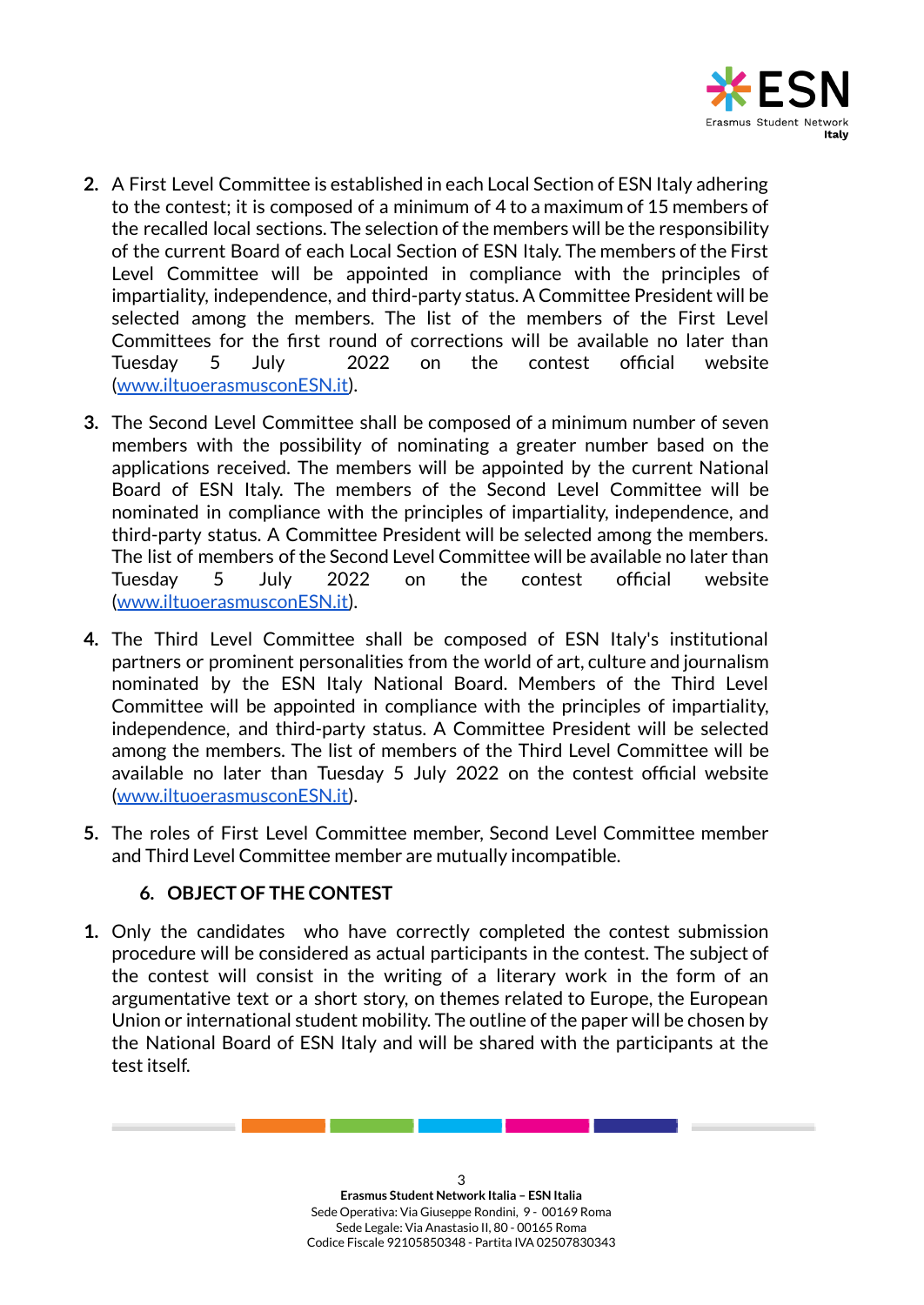

## **7. PLACE AND MODALITIES**

**1.** In order to take part in the contest, the actual participants are summoned on Friday 8 July 2022 at 1:00 PM CEST, in a room of the Higher Education Institution of the place they registered - by filling in the registration form in the article 4.1 - to take the written test in. The address of the test will be communicated by Friday 1 July 2022, through the announcement on the contest official website ([www.iltuoerasmusconESN.it\)](http://www.iltuoerasmusconesn.it) and the dedicated newsletter.

The communication of the location of the test has the value of notification to the participants. No personal notification will be sent to participants. The candidate who does not come or does not arrive on time will be automatically excluded from the contest. Anonymity of the tests is guaranteed.

After the release of the outline, participants will have 3 hours to write their paper. The paper must have a maximum length of one protocol sheet and may be written in Italian or English. Longer papers will automatically be excluded from the evaluation.

- **2.** The First Level Committee will assess the papers by assigning each a score from 1 to 30.
- **3.** 10% of the papers that received the highest scores will be evaluated by the Second Level Committee; the submission of at least 3 papers from the First Level Committee is guaranteed.
- **4.** The Second Level Committee will evaluate the papers by assigning them a score from 1 to 30. The 25 papers with the highest score will be evaluated by the Third Level Committee.
- **5.** The three papers that received the highest score from the Third Level Committee will be the winners of the contest "Il Tuo Erasmus con ESN 2022".

#### **8. PUBLICATION OF THE FINAL RANKING**

**1.** The results of the test will be published no later than 30 September 2022. The final ranking will be published on the contest official website ([www.iltuoerasmusconESN.it\)](http://www.iltuoerasmusconesn.it). The publication of the final ranking has the value of notification to all the people concerned.

#### **9. AUTHORISATION TO PUBLISH THE PAPERS AND DECLARATION BY THE CANDIDATE**

**1.** By participating in the contest "Il Tuo Erasmus Con ESN 2022", the candidates grant ESN Italy: 1) complete authorisation, in the event of winning, to appear in photos, filmed reports, TV, radio, video recordings and other known or unknown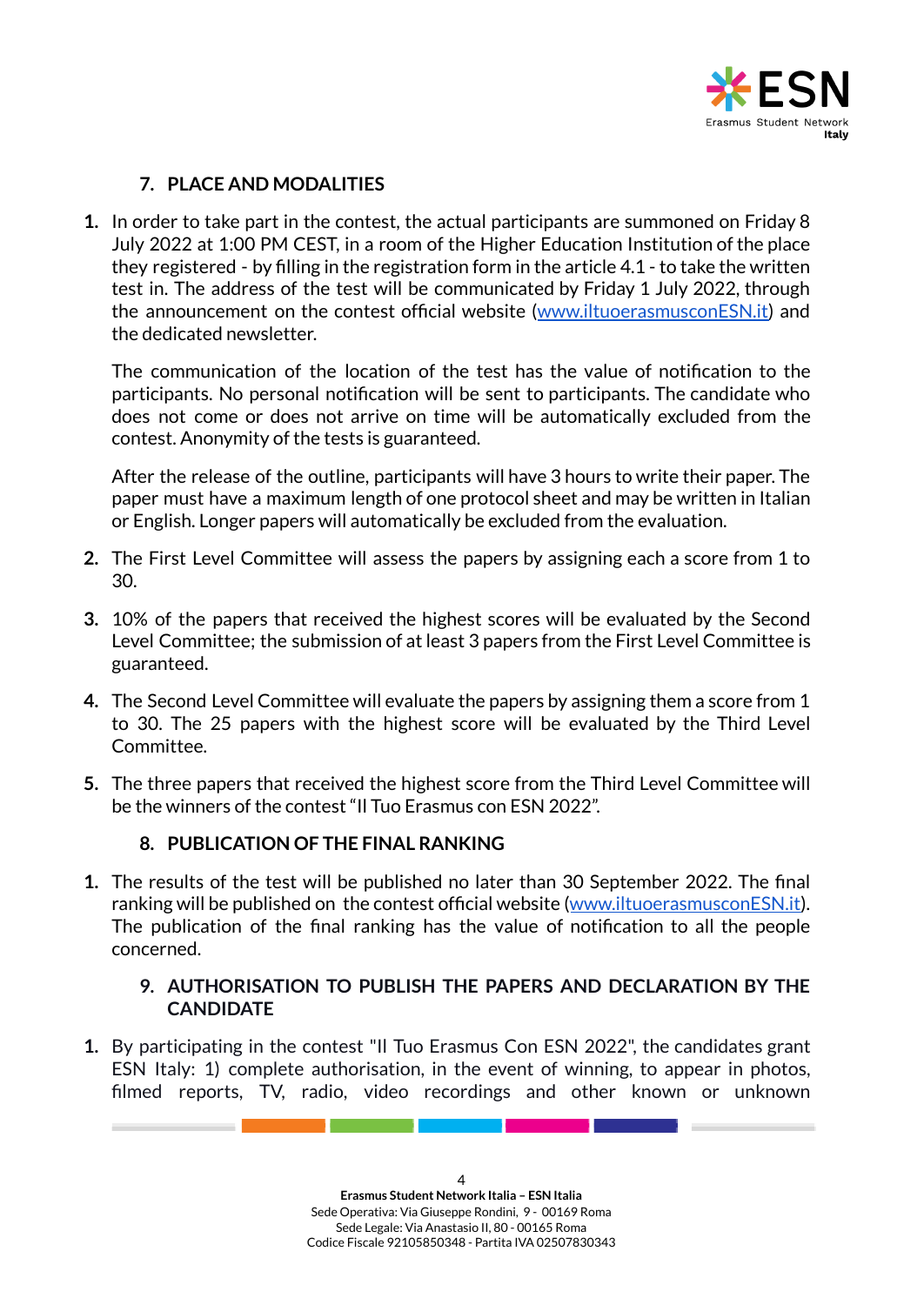

communication tools, regardless of who made them, and to use them in the way that will be considered most appropriate, with absolute discretion, without claiming any reimbursement of any kind and without requesting any form of reward; 2) the complete use of the multimedia material produced for participating in the contest, printed material, digital support, electronic platforms and/or any other communication tool and its consequent dissemination, which may be used and disseminated in any form and by any technical means, in Italy and/or abroad, without the candidate having any claim to the use of the aforementioned material.

- **2.** By submitting the application, the candidates declare that they are responsible for the content of the application, guaranteeing in particular that they are the authors of the work and that they have all the rights of use and exploitation of the material submitted for the contest"Il Tuo Erasmus Con ESN 2022".
- **3.** The candidates also declare that they authorise ESN Italy to process their personal data and to communicate it to third parties for all the purposes necessary for the organisation of the event itself and declare that they have received the information provided by the data controller according to art. 13 of the EU Regulation 2016/679 (GDPR), also available on the official page of ESN Italy at the following [link,](https://esn.it/it/gdpr-policy) and that the data will be processed according to the principles of correctness, lawfulness and transparency, protecting confidentiality and rights.

#### **10.DISCLAIMER AND INDEMNITY**

- **1.** If the work submitted has not been produced by the candidate and they are not the owner of all rights of use, they shall exonerate ESN Italy from all claims, including claims for damages, that may be made by the author or owner of such rights or by third parties having a claim.
- **2.** ESN Italy is in no way responsible for any claims made by third parties who assert intellectual property rights over the papers submitted for the contest.
- **3.** By taking part in the contest and the consequent acceptance of these regulations, perfected by the correct completion of the registration procedure referred to in art. 4 above, the candidates acknowledge any more extensive indemnity in this sense towards ESN Italy.

## **11.REASONS FOR EXCLUSION**

**1.** In the event of failure to meet the requirements set out in art. 1 of these regulations or in the event of the occurrence of the circumstances set out in art. 9, paragraph 1 of these regulations, the candidate shall be excluded from the competition.